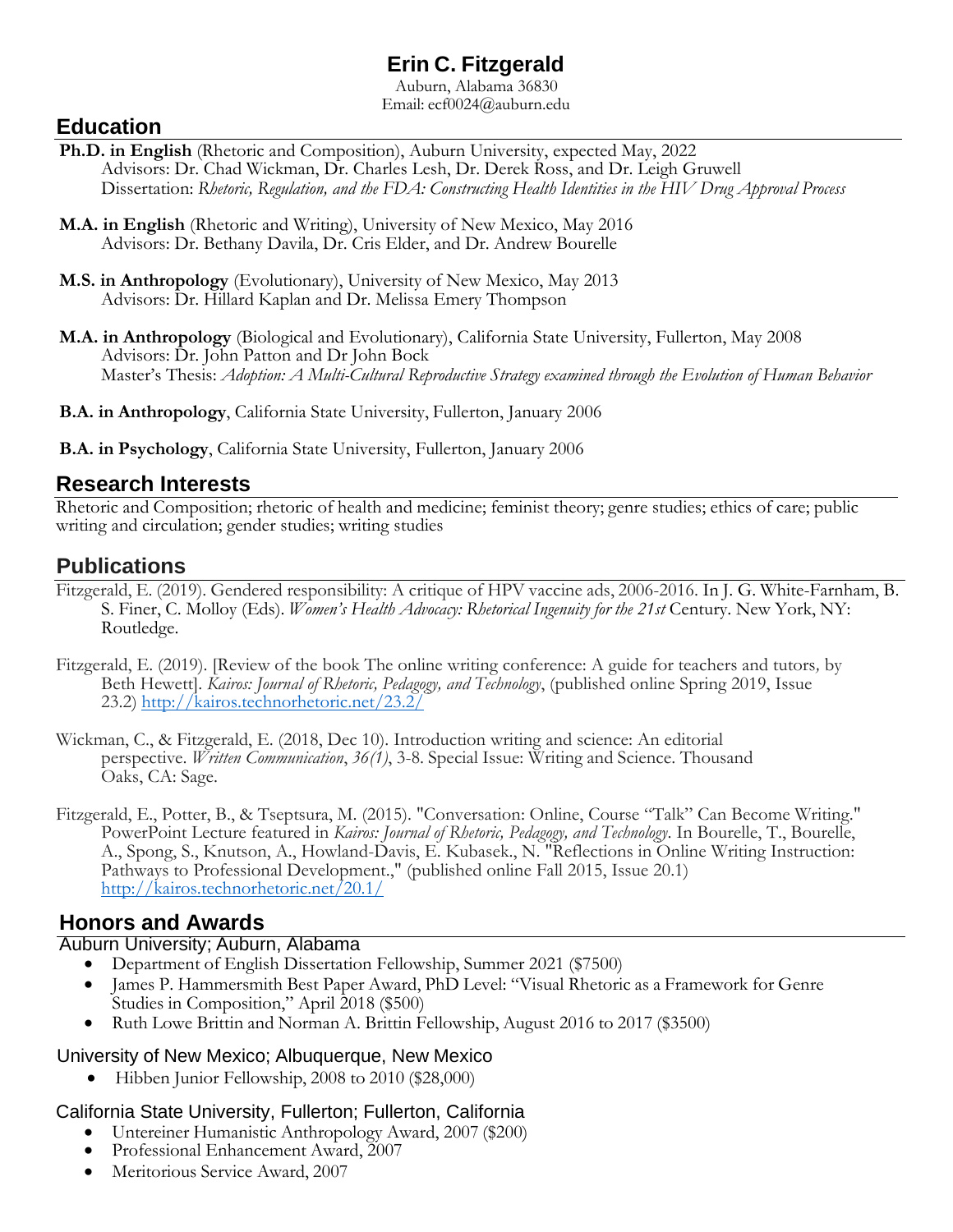## **Editorial Work**

• Editorial Assistant, *Written Communication* (Summer 2017-Summer 2020)

## **Invited Presentations**

- "Gendered Responsibility: A Critique of HPV Vaccine Advertisements, 2006-2016." Centers for Disease Control and Prevention, Communication Science Journal Club, Atlanta, GA, December 2019.
- "Is Your Body Your Own? The Role of Cultural Values in Relation to the Human Papillomavirus (HPV) Vaccine." *American Anthropological Association*, Washington D.C., November 2007.

## **Symposia**

- "Dissertation: Introduction Chapter." 2020 *Rhetoric of Health and Medicine Symposium*. Cancelled due to Covid-19. Held virtually, September 2020.
- "Dissertation: Methodology and Methods Chapter." 2019 *Rhetoric of Health and Medicine Symposium*, Orlando, FL. Cancelled due to Hurricane. Held virtually, September 2019.

## **Conference Presentations**

- "Locating Commonplaces: Inclusivity and Boundary Work in Research Practices," 2021 *Conference on College Composition and Communication*, Rhetoric of Health and Medicine Roundtable. Cancelled due to Covid-19. Held virtually, April 2021.
- "Normalizing "at risk" identities: A Case Study of HIV Medication Rhetoric." 2020 *Biennial Rhetoric Society of America Conference*, Portland, OR. Cancelled due to COVID-19. May 2020.
- "Navigating Ethical Boundaries in Research." 2020 *Conference on College Composition and Communication*, Rhetoric of Health and Medicine Roundtable. Milwaukee, WI. Cancelled due to Covid-19. Held virtually, March 2020.
- "(Re)envisioning the Performance of Academic Publications." 2019 *Conference on College Composition and Communication*, Pittsburgh, PA. March 2019.
- "(Re)framing Visual Rhetoric: An Approach for Rhetorical Genre Studies in Composition." 2018 *Southeastern Liberal Arts Research Conference*, Auburn, AL. April 2018.
- Panel Chair. "Let's Talk Bodies: Embodiment Discourse and the HPV Vaccine Campaigns." 2017 *Biennial Feminisms and Rhetorics Conference*, The University of Dayton, OH. October 2017.
- "A Burkean Analysis of Rhetorical Constructions on Vaccination and Anti-Vaccination Campaigns." 2016 *Southwest Popular American Culture Association Annual Conference*, Albuquerque, NM. February 2016.
- "Rhetorical Exploration of Evolution and Creationism." 2015 *Southwest Popular American Culture Association Annual Conference*, Albuquerque, NM. February 2015.

## **Teaching Experience**

**Instructor of Record**, Auburn University, Dept of English, Auburn, AL, 2016-2017; 2020-present

- English 1100: English Composition I (face-to-face and online)
- English 1200: English Composition II (face-to-face and online)
- English 3080: Business Writing (online)
- English 3040: Technical Writing (face-to-face and online)

#### **Adjunct Instructor Online,** *Southern New Hampshire University*, 2017-present

- English 122: English Composition I (online)
- English 123: English Composition II (online)

### **Academic Coach/Adjunct Instructor,** *Carrington College*, Albuquerque, NM, 2014-2016

• Tutor Math, English, Writing, APA Format, Microbiology, Anatomy and Physiology